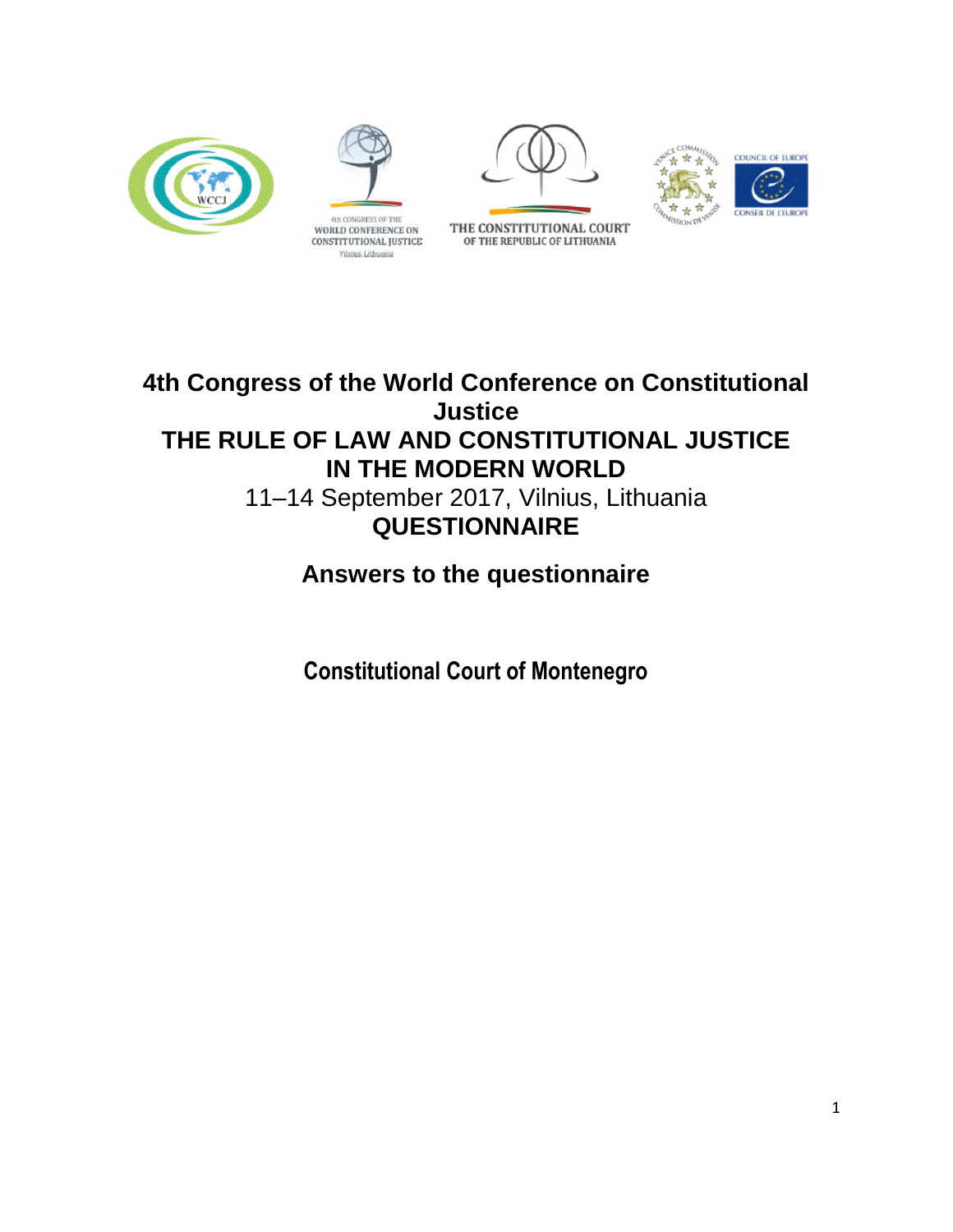## **1. What are the relevant sources of law (e.g. the Constitution, case-law, etc.) which establish the principle of the rule of law in the legal system of your country?**

1. The principle of the rule of law<sup>1</sup> is stated expressis verbis in Article 1 paragraph 2 of the Constitution, as the fundamental value of the constitutional order. The *Basic Provisions* of the Constitution<sup>2</sup> (Articles 1-16) set forth other basic principles – constituents of the character of the State of Montenegro and its organisation. They comprise a meaningful unity linking all provisions of the Constitution and permeating the contents of all of them. The motives of establishing fundamental principles and the elements of their explanations are also stated in the *Preamble* of the Constitution<sup>3</sup>, listing, in addition to the rule of law, the following: freedom, peace, tolerance, respect of human rights and freedoms, multiculturalism and democracy.

## 2**. How is the principle of the rule of law interpreted in your country? Are there different concepts of the rule of law: formal, substantive or other?**

2. In the Constitution of Montenegro, the principle of the rule of law<sup>4</sup> is stated as the fundamental value of the constitutional order, but is not closely defined. The contents of the concept of the rule of law are defined by the Constitutional Court in its case-law, based on the European concept of the rule of law. (see answer under 4)

The principle of the rule of law, as a highly general principle, includes: the principle of separation of powers<sup>5</sup>, sovereignty<sup>6</sup>, limits of liberties<sup>7</sup>, right to legal remedy<sup>8</sup>, limitations of human rights and freedoms (principle of proportionality)<sup>9</sup>, principle of equality<sup>10</sup>, prohibition of discrimination<sup>11</sup>, right to dignity and inviolability of personality<sup>12</sup>, right to personal freedom <sup>13</sup>, right to fair trial<sup>14</sup>, Nullum crimen nulla poena sine lege<sup>15</sup>, ne bis in idem<sup>16</sup>, more lenient law<sup>17</sup>, principle of conformity of legal regulations<sup>18</sup>, prohibition of retroactive effect<sup>19</sup>, independence of judiciary<sup>20</sup>, continuity of judicial office<sup>21</sup> etc.

l

<sup>1</sup> Article 1 paragraph 2 of the Constitution of Montenegro "Montenegro is a civil, democratic, ecological state and state of social justice, based on the rule of law"

<sup>2</sup> Constitution of Montenegro (Official Gazette of Montenegro 1/07 and 38/13-1)

<sup>&</sup>lt;sup>3</sup> Mijat Šuković, Ustavno pravo (Constitutional law), 2009, CID p. 175

<sup>4</sup> http://www.skupstina.me/images/documents/constitution-of-montenegro.pdf

Article 11 of the Constitution

Article 2 of the Constitution

Article 10 of the Constitution

Article 20 of the Constitution

Article 24 of the Constitution

<sup>&</sup>lt;sup>10</sup> Article 17 of the Constitution

<sup>&</sup>lt;sup>11</sup> Article 8 of the Constitution

<sup>&</sup>lt;sup>12</sup> Article 28 of the Constitution

<sup>&</sup>lt;sup>13</sup> Article 29 of the Constitution

<sup>&</sup>lt;sup>14</sup> Article 32 of the Constitution <sup>15</sup> Article 33 of the Constitution

<sup>&</sup>lt;sup>16</sup> Article 36 of the Constitution

<sup>&</sup>lt;sup>17</sup> Article 34 of the Constitution

<sup>&</sup>lt;sup>18</sup> Article 145 of the Constitution

<sup>&</sup>lt;sup>19</sup> Article 147 of the Constitution

<sup>&</sup>lt;sup>20</sup> Article 118 of the Constitution

<sup>&</sup>lt;sup>21</sup> Article 121 of the Constitution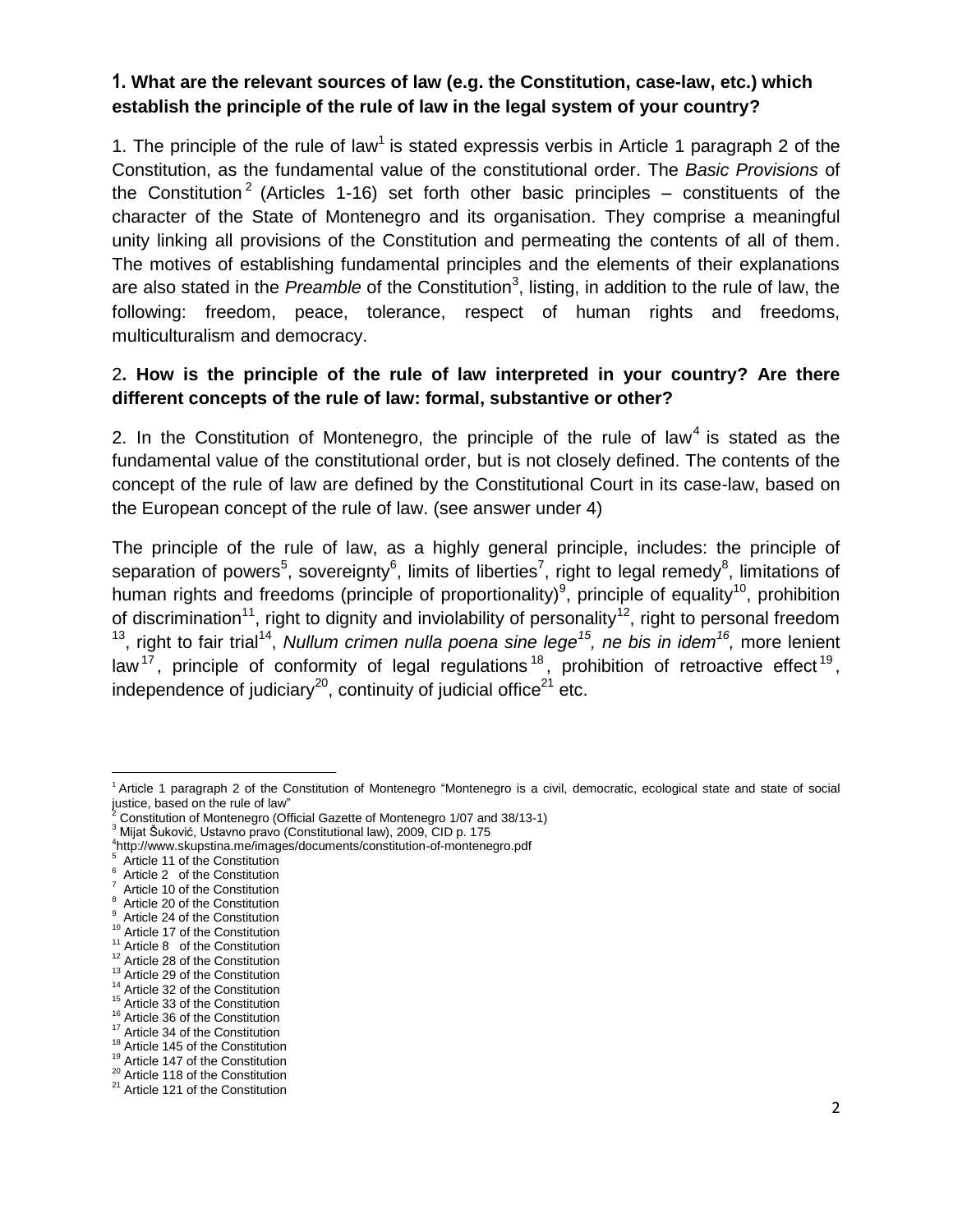We cannot say that there are independent (formal, substantive, etc.) concepts of the rule of law. Having in mind that the principle of the rule of law is realized through application and protection of the principle of conformity of legal regulations, it is presumed that a law must be in conformity with the Constitution and the ratified and published international agreements, and other regulations with the Constitution and the law. At the same time, regularity is not required only in formal and legal, but also in substantive legal sense.

## **3. Are there specific fields of law in which your Court ensures respect for the rule of law (e.g. criminal law, electoral law, etc.)?**

The Constitutional Court<sup>22</sup> ensures observance and application of the Constitution of Montenegro<sup>23</sup>. The established jurisdiction of the Constitutional Court of Montenegro gives it a very important role in the processes of building Montenegro as an independent, democratic state and a state of social justice. Also, the jurisdiction of the Constitutional Court is reflected in the incorporation of European values into the national legal order, and above all in the tendency for the state to be founded and built on the principle of the rule of law. In a legal order based on the rule of law, the laws must be general and equal for everyone, and legal consequences should be certain for those to whom the law applies.

In the case-law of the Constitutional Court of Montenegro, in the field of abstract control of constitutionality and legality, when it comes to the rule of law, different areas of law are represented, but one cannot put special emphasis on one of them (see answer under 4). As regards the proceedings upon constitutional appeal, the analysis of the cases resolved on the merits in 2016 shows that in about 77% of the cases the procedures that preceded the proceedings before the Constitutional Court were in the field of civil law, 6% in the field of criminal law, 10% in the field of administrative dispute, and other cases in a small percentage were in the field of commercial dispute, misdemeanour and enforcement proceedings.

 $\overline{\phantom{a}}$ <sup>22</sup> Jurisdiction of the Constitutional Court is set forth in Article 149 of the Constitution of Montenegro

<sup>&</sup>quot;Constitutional Court shall decide on the following:

<sup>1)</sup> conformity of laws with the Constitution and ratified and published international agreements;

<sup>2)</sup> conformity of other regulations and general acts with the Constitution and the law;

<sup>3)</sup> constitutional appeal on the account of violation of human rights and freedoms guaranteed by the Constitution, after all effective legal remedies have been exhausted;

<sup>4)</sup> whether the President of Montenegro has violated the Constitution;

<sup>5)</sup> the conflict of responsibilities between courts and other state authorities, between state authorities and local government authorities, and between local government authorities;

<sup>6)</sup> prohibition of work of a political party or a non-governmental organization;

<sup>7)</sup> electoral disputes and disputes related to the referendum, which are not the responsibility of other courts;

<sup>8)</sup> conformity with the Constitution of the measures and actions of state authorities taken during the state of war or the state of emergency;

<sup>9)</sup> and shall perform other tasks stipulated by the Constitution.

If a regulation ceased to be valid during the procedure for the assessment of constitutionality and legality thereof, and the consequences of enforcement thereof have not been recovered, the Constitutional Court shall establish whether that regulation was in conformity with the Constitution, that is, with the law during its period of validity. The Constitutional Court shall monitor the enforcement of constitutionality and legality and shall inform the Parliament about the noted cases of unconstitutionality and illegality.

<sup>23</sup> Article 1 of the Law on the Constitutional Court of Montenegro (Official Gazette of Montenegro 11/15)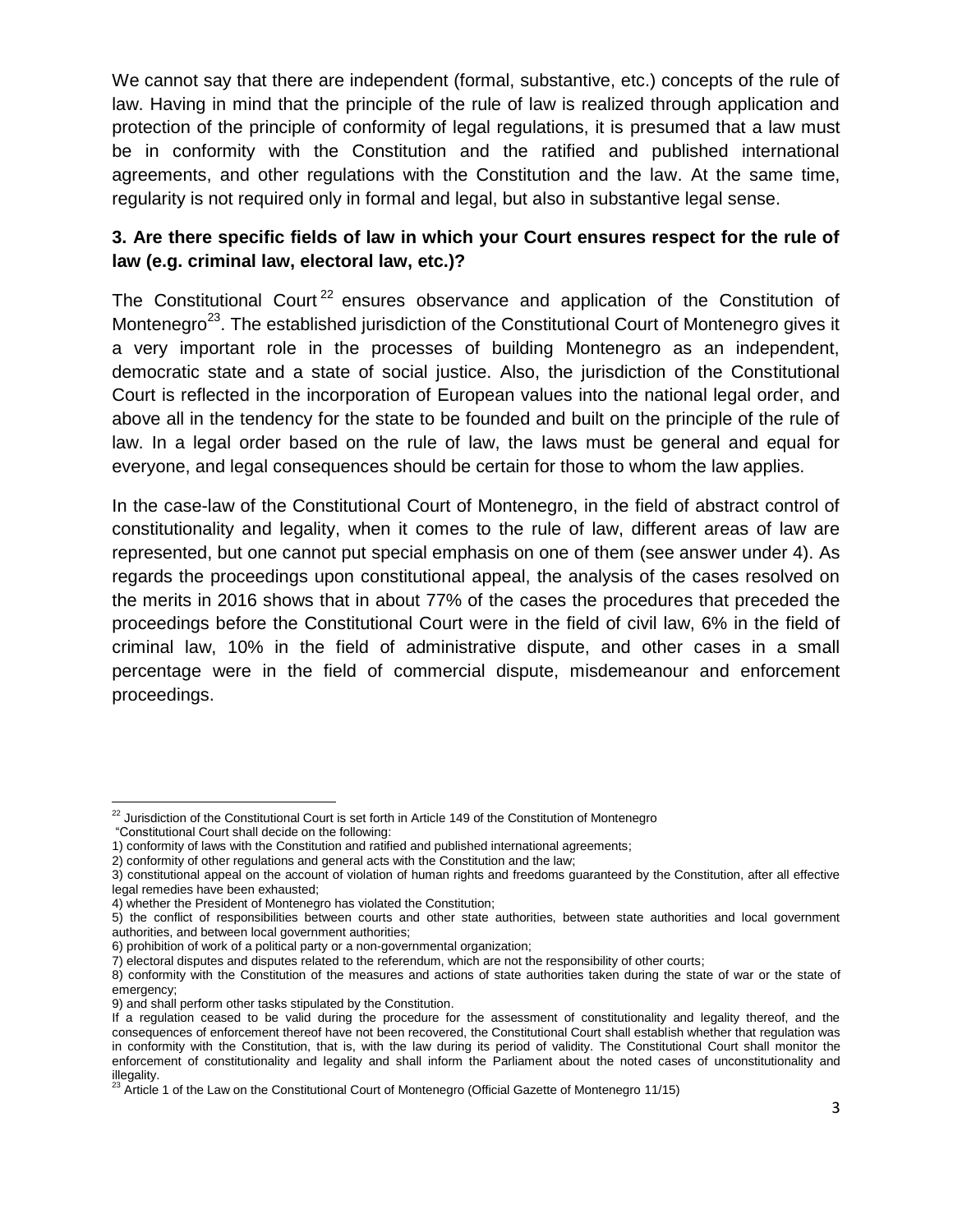**4. Is there case-law on the content of the principle of the rule of law? What are the core elements of this principle according to the case-law? Please provide relevant examples from case-law.**

The Constitutional Court of Montenegro has an important role in the defining of the constitutional principles. Through a series of decisions in the area of abstract control of constitutionality and legality, the Constitutional Court deliberated on the conformity of the contested provisions with the principle of the rule of law referred to in Article 1 paragraph 2 of the Constitution.

 *Decision of the Constitutional Court of Montenegro U-I br. 6/14 and 9/ of 17 April 2014 Law on Protection of State Interest in the Mining and Metallurgy Sector (Official Gazette of Montenegro 58/13)* 

12. The principle of the rule of law, as the highest value of the constitutional order of Montenegro, is realized through application and protection of the principle of conformity of legal regulations. It implies that the law must be in conformity with the Constitution and the ratified and published international agreements, and other regulation with the Constitution and law. Regularity is thereby required not only in the formal-legal, but also in the substantive-legal sense. The law must be clear and precise in line with the specific character of the matter that is regulated, which prevents any arbitrariness in the interpretation and application of the law, i.e. eliminates any uncertainties of the addressees of the legal norm in terms of the final effect of the legal provisions directly applicable to them. In a legal order based on the rule of law, laws must be general and equal for everyone, and legal consequences should be certain for those to whom the law applies.

13. In that sense, the European Court in the case of *Sunday Times (No.1) v. the United Kingdom<sup>24</sup>* established the standard of legality for the first time, which must be met for the term "law" in the phrase "prescribed by law" to be considered a law:

"49. In the Court"s opinion, the following are two of the requirements that flow from the expression "prescribed by law". Firstly, the law must be adequately accessible: the citizen must be able to have an indication that is adequate in the circumstances of the legal rules applicable to a given case. Secondly, a norm cannot be regarded as a "law" unless it is formulated with sufficient precision to enable the citizen to regulate his conduct: he must be able  $-$  if need be with appropriate advice  $-$  to foresee, to a degree that is reasonable in the circumstances, the consequences which a given action may entail. Those consequences need not be foreseeable with absolute certainty: experience shows this to be unattainable. Again, whilst certainty is highly desirable, it may bring in its train excessive rigidity and the law must be able to keep pace with changing circumstances. Accordingly, many laws are inevitably couched in terms which, to a greater or lesser extent, are vague and whose interpretation and application are questions of practice."

13.1. In the case of *Huvig v. France*<sup>25</sup>, the European Court took the stance that the term "law" should be understood in its substantive sense, not its formal one:

"26. The expression 'in accordance with the law', within the meaning of Article  $8 \le 2$ (art. 8-2), requires firstly that the impugned measure should have some basis in

 $\overline{\phantom{a}}$  $24$  Judgment, of 26 April 1979, application no. 6538/74.

 $^{25}$  Judgment, of 24 April 1990, application no. 1110/84.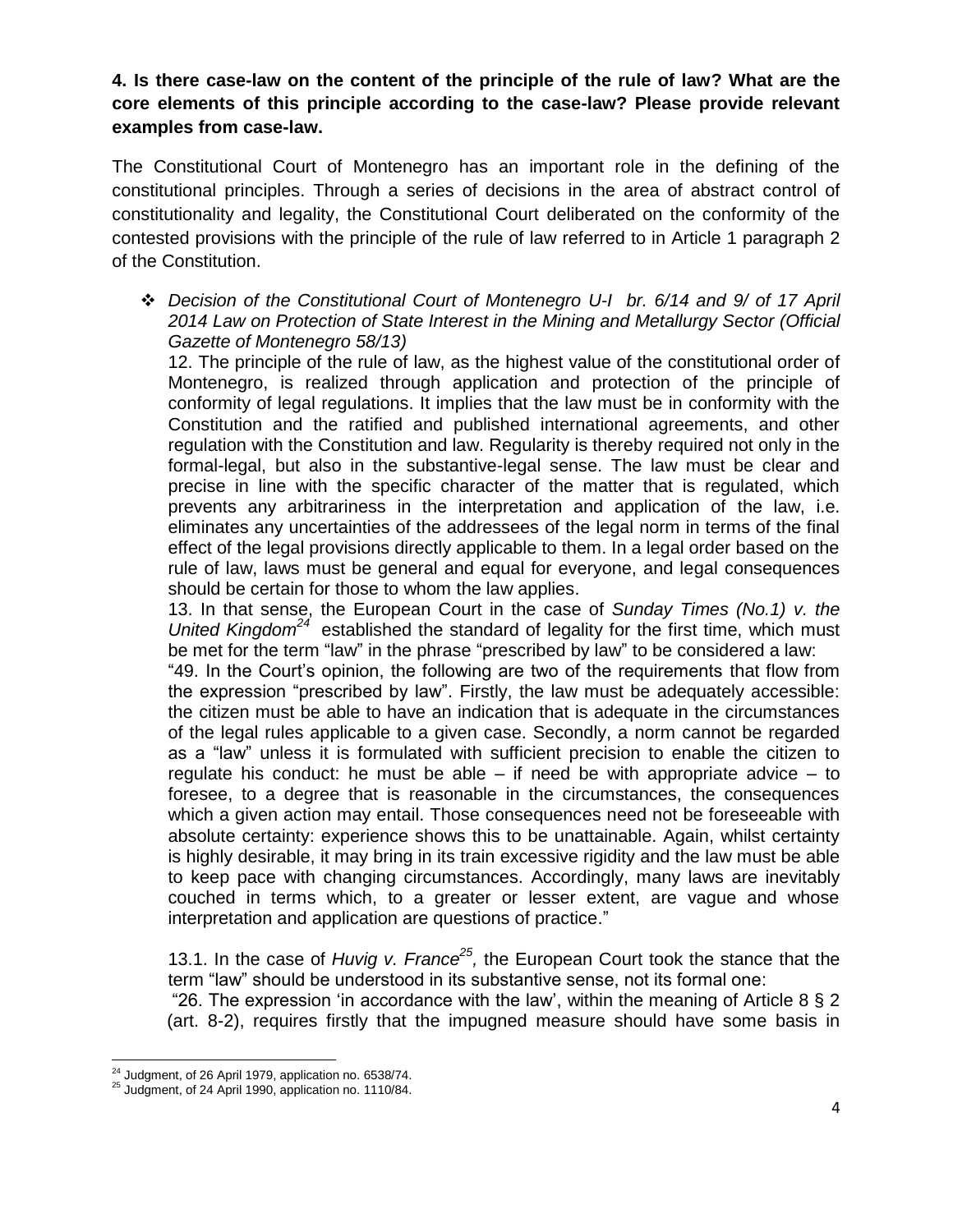domestic law; it also refers to the quality of the law in question, requiring that it should be accessible to the person concerned, who must moreover be able to foresee its consequences for him, and compatible with the rule of law."

13.2. The above positions of the European Court indicate that, for any restrictive measure of the state to be regarded as "legal", in the sense of the European Convention, the standard of legality must be met, which requires four conditions to be fulfilled: legal basis in the domestic law, quality of law, requirement of accessibility of the domestic law, requirement of foreseeability of domestic law and requirement of measure of legal protection in domestic law against arbitrary interferences with a protected convention right.

13.3. The Constitutional Court considers it unquestionable that the addressees of the legal norm cannot actually and specifically know their rights and duties and foresee the consequences of their conduct, if the legal norm is not sufficiently specific and precise. Contrary to the aforementioned requirements of the European Court, when it comes to the quality of the law or the standard of legality, the contested provisions of Article 2 paragraph 2 and Article 3 paragraphs 1 and 3 of the Law, according to the Constitutional Court"s finding, contain a series of ambiguities and inaccuracies combined with internal collision. Namely, the following is not clear from the contents of the provisions of Article 2 paragraph 2 and Article 3 paragraphs 1 and 3 of the Law:

whether companies (in mining and metallurgical sector) are to be sold following the method of selling the whole property (Article 2 paragraph 2) or selling a legal entity (Article 3 paragraphs 1 and 3 of the Law), or if on the basis of contested provisions of the Law it is possible to use both methods;

whether the selling of companies as legal entities (Article 3 of the Law) would be in conflict with the provision of Article 142 paragraph 1 of the Bankruptcy Law  $^{26}$ , without the approval of the creditors' committee;

whether the contested provisions of Article 3 paragraph 1 of the Law eliminate possibility of selling company by means of public auctioning as prescribed in Article 134 paragraph 3 of the Bankruptcy Law<sup>27</sup>;

which criteria apply to assessing compliance with the conditions referred to in the contested provisions of Article 3 paragraph 3 indents 2, 3 and 4 of the Law – "operates a higher technological level of mining-metallurgical operation than the company that is given for sale" - "has good reputation and has a clean track record when it comes to privatisation of companies" and - "(...), dynamic and long-term plan is provided by potential bidder";

which body is to assess if the selling terms referred to in the contested provisions of Article 3 paragraph 3 indents 2, 3 and 4 have been met – bankruptcy judge who decides about selling the property of bankruptcy debtor (property or legal entity) or the Parliament of Montenegro which gives approval of the sale;

 26 "The subject of sale can be bankruptcy debtor as a legal entity provided it is approved by the creditors" committee."

<sup>&</sup>lt;sup>27</sup> "(3) Selling of property is made by public auction, by public collecting of bids or direct negotiation in compliance with this Law."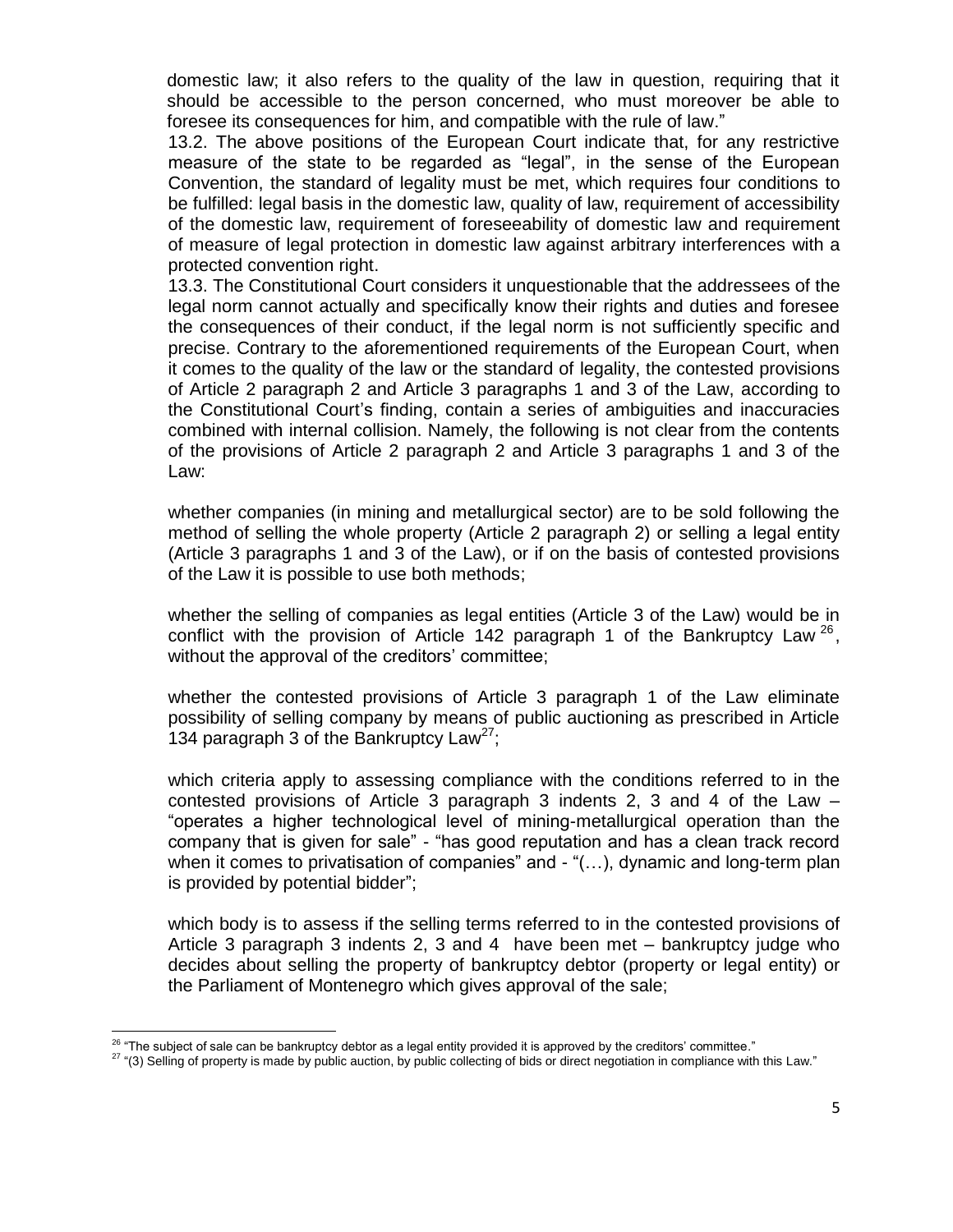who are parties to the contract and what is the subject of contract as referred to in the contested provisions of Article 4 of the Law if the state takes over a company having in mind the fact that Bankruptcy Law stipulates the "selling" of company as legal entity and not company "takeover".

13.4. The Constitutional Court found that the contested provisions of Article 2 paragraph 2 and Article 3 paragraphs 1 and 3 of the Law do not meet the standard of legality, in line with the above positions of the European Court. The law that allows uncertainty in view of the final effect of its provisions, according to the Constitutional Court"s finding, may not be considered to be a law which is based on the rule of law or a law that establishes the principle of legal certainty and foreseeability. Therefore, the contested provisions of Article 2 paragraph 2 and Article 3 paragraphs 1 and 3 of the Law contravene the principle of the rule of law as the supreme principle of the constitutional order (Article 1 paragraph 2 and Article 145 of the Constitution).

 *Decision of the Constitutional Court of Montenegro U-I 13/14 of 30 May 2014 the Law on Political Party Funding (Official Gazette of Montenegro 10/14)* 16. The Constitutional Court also found that by way of the contested provision of Article 13 paragraph 1 (21a paragraph 1) of the Law, stipulating that all decisions taken contrary to Articles 16, 16a, 17, 18, 19, 19a, 19b, 19c, 20 and 21 of this Law are legally null and void, the legislator violated the principle of legal certainty, which

together with the principle of supremacy of the law implies that the law is applicable in practice and foreseeable in terms of its effect, in order to ensure legal certainty for all persons to whom it applies. The principle of legal certainty stems from the principle of the rule of law, which is enshrined in the totality of the Convention law and implies that the legal basis for any interference with the Convention rights must be proportionally determined. According to the European Court, the rule of law, among other, implies that any interference of the authorities with the rights of individuals is subject to actual control which should be provided by judicial authorities, in each area of the law.

16.1. In this respect, the European Court examines all elements of the principle of legal certainty and whether the manner in which domestic law is interpreted and applied is in conformity with the Convention. In the case of *Brumarescu v. Romania 28* the European Court stated the following position:

"61. The right to a fair hearing before a tribunal as guaranteed by Article  $6 \leq 1$  of the Convention must be interpreted in the light of the Preamble to the Convention, which declares, among other things, the rule of law to be part of the common heritage of the Contracting States. One of the fundamental aspects of the rule of law is the principle of legal certainty, which requires, inter alia, that where the courts have finally determined an issue, their ruling should not be called into question.

62. In the present case the Court notes that at the material time the Procurator-General of Romania – who was not a party to the proceedings – had a power under Article 330 of the Code of Civil Procedure to apply for a final judgment to be quashed. The Court notes that the exercise of that power by the Procurator-General was not subject to any time-limit, so that judgments were liable to challenge indefinitely.

 $\overline{\phantom{a}}$ 

 $^{28}$  Judgment (VV), of 23 January 2001, application no. 28342/95.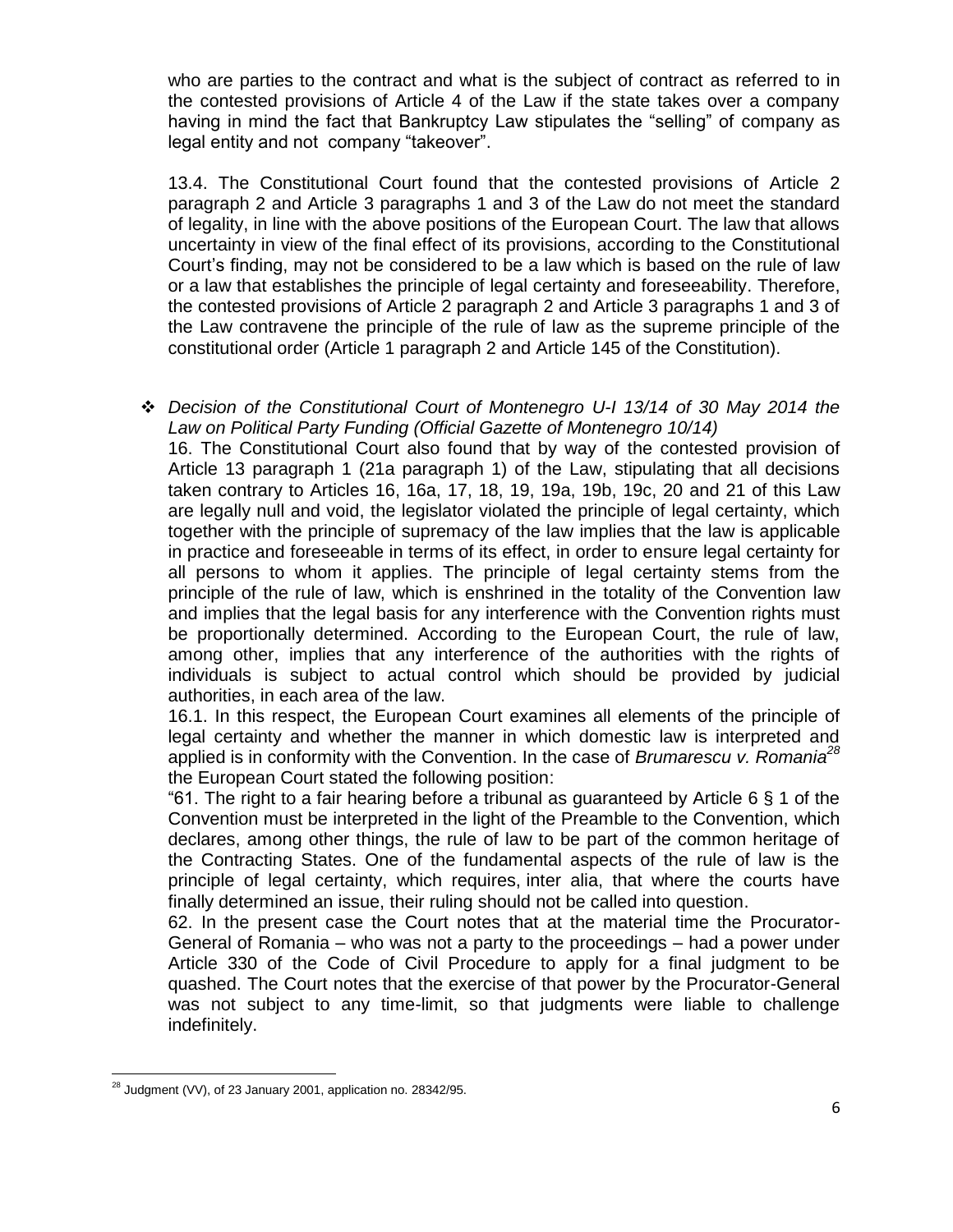The Court observes that, by allowing the application lodged under that power, the Supreme Court of Justice set at naught an entire judicial process which had ended in – to use the Supreme Court of Justice"s words – a judicial decision that was "irreversible" and thus res judicata – and which had, moreover, been executed.

In applying the provisions of Article 330 in that manner, the Supreme Court of Justice infringed the principle of legal certainty. On the facts of the present case, that action breached the applicant's right to a fair hearing under Article 6  $\S$  1 of the Convention."

16.1.1. In the case of *Hornsby v. Greece<sup>29</sup>*, the European Court took the stance that the principle of the rule of law obligates not only judicial authorities but also administrative ones in the states parties:

"The above principles" (of execution of a judgment as an integral part of the trial) "are of even greater importance in the context of administrative proceedings concerning a dispute whose outcome is decisive for a litigant"s civil rights. By lodging an application for judicial review with the State"s highest administrative court the litigant seeks not only annulment of the impugned decision but also and above all the removal of its effects. The effective protection of a party to such proceedings and the restoration of legality presuppose an obligation on the administrative authorities" part to comply with a judgment of that court. The Court observes in this connection that the administrative authorities form one element of a State subject to the rule of law and their interests accordingly coincide with the need for the proper administration of justice. Where administrative authorities refuse or fail to comply, or even delay doing so, the guarantees under Article 6 (...) enjoyed by a litigant during the judicial phase of the proceedings are rendered devoid of purpose."

16.2. Based on the contested provision of Article 13 paragraph 1 (Article 21a paragraph 1) of the Law, according to the Constitutional Court"s finding, it can be concluded that the nullity of the decisions taken contrary to the provisions of Articles 16, 16a, 17, 18, 19, 19a, 19b, 19c, 20 and 21 of the Law *ex lege* was determined in advance, in a general manner, and that the procedure of their legal nullity is, subsequently, in accordance with the provisions of Article 15 (Article 29h) of the Law, determined in a special procedure initiated by the State Election Commission before the competent state authority, in order to institute the proceedings to determine their nullity before the competent court. The legislator did not specify the competent state authority before which the proceedings to determine nullity of the acts is instituted. The purpose of every law regulating jurisdiction and work of any state authority, according to the Constitutional Court"s finding, is to determine its scope of work and the limits of its powers, the procedure according to which it performs its duties, as well as supervision over its work. As the contested provision of Article 13 paragraph 1 of the Law did not specify the scope of discretionary power entrusted to the authorized bodies, or the competent authorities, nor did it formulate with sufficient precision the manner of using such discretionary right in order to provide adequate protection to citizens from arbitrary decision-making, the Constitutional Court found that it is not in conformity with the principle of the rule of law referred to in Article 1 paragraph 2 of the Constitution.

 $\overline{\phantom{a}}$ 

 $^{29}$  Judgment, of 19 March 1997, application no. 18357/91.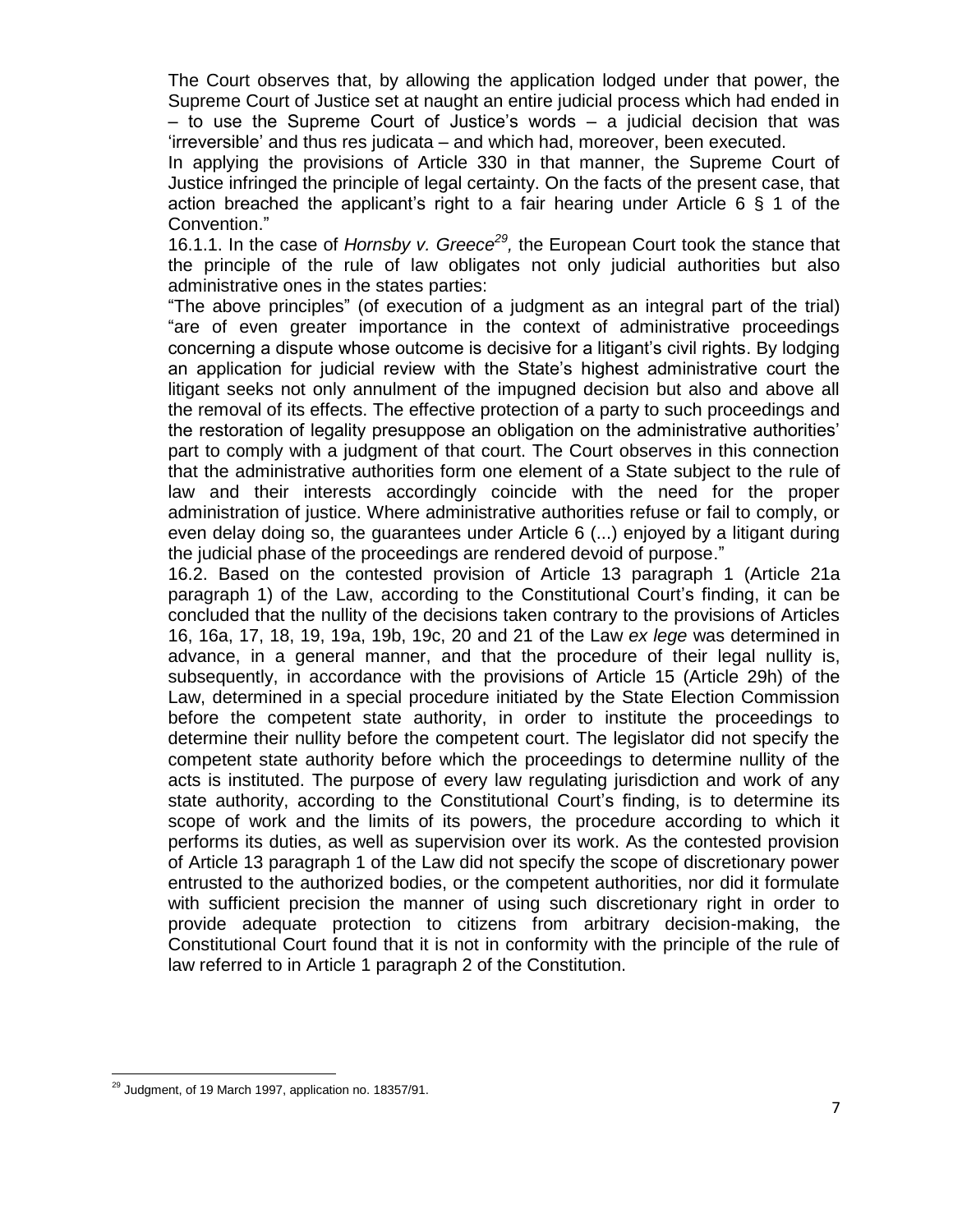*Decision of the Constitutional Court of Montenegro U-I 25/12 of 31 March 2015 Law on Public Broadcasting Services of Montenegro (Official Gazette of Montenegro 79/08 and 45/12)*

7. The Constitutional Court found that the contested provisions of Article 19 paragraph 4 in the part which reads: "and part of the costs of transmission and broadcasting of their programs through terrestrial systems of broadcasting transmitters not included in the budget of the Ministry" and Article 63a of the Law violated the constitutional principles of the rule of law and of the conformity of legal regulations, referred to in Article 1 paragraph 2 and Article 145 of the Constitution.

7.1. The principle of the rule of law, as the highest value of the constitutional order or Montenegro, is realized through application and protection of the principle of conformity of legal regulations. It implies that a law must be in conformity with the Constitution and the ratified and published international agreements, and other regulation with the Constitution and law. Regularity is thereby required not only in the formal-legal, but also in the substantive-legal sense. The law must be clear and precise in line with the specific character of the matter that is regulated, which prevents any arbitrariness in the interpretation and application of the law, i.e. eliminates any uncertainties of the addressees of the legal norm in terms of the final effect of the legal provisions directly applicable to them. In a legal order based on the rule of law, laws must be general and equal for everyone, and legal consequences should be certain for those to whom the law applies. The requirements of legal certainty and the rule of law, referred to in Article 1 paragraph 2 of the Constitution, require the legal norm to be available to the addressees and to be foreseeable for them, i.e. such that they can really and specifically know their rights and duties in order to be able to act accordingly. Addressees of the legal norm cannot really and specifically know their rights and duties, and foresee the consequences of their behaviour if the legal norm is not sufficiently specific and precise. The requirements for specificity and precision of the legal norm must be considered an integral part of the principle of the rule of law in the areas of all branches of the law, and therefore also in the field of public service funding. The rule of law, as the highest value of the constitutional order, contains the general characteristics that laws must have in order to comply with the principle of the rule of law (Article 1 paragraph 2 and Article 145 of the Constitution).

7.1.1 In that regard, the European Court, in the case of *Sunday Times (No.1) v. the United Kingdom<sup>30</sup>* , established the standard of legality for the first time, which must be met for the term "law" in the phrase "prescribed by law" to be considered a law:

"49. In the Court's opinion, the following are two of the requirements that flow from the expression "prescribed by law". Firstly, the law must be adequately accessible: the citizen must be able to have an indication that is adequate in the circumstances of the legal rules applicable to a given case. Secondly, a norm cannot be regarded as a "law" unless it is formulated with sufficient precision to enable the citizen to requiate his conduct: he must be able  $-$  if need be with appropriate advice  $-$  to

 $\overline{\phantom{a}}$  $30$  Judgment, of 26 April 1979, application no. 6538/74, § 49.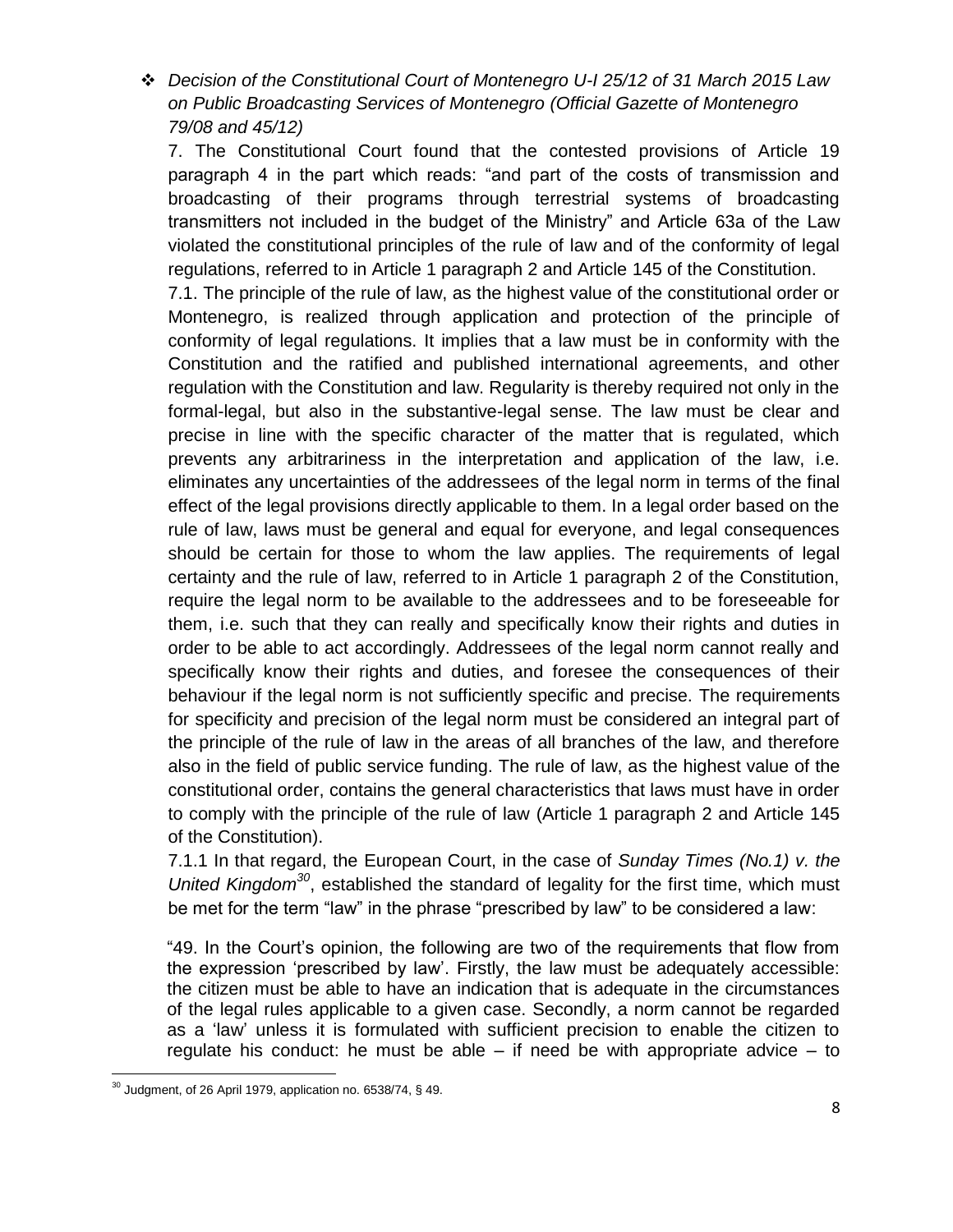foresee, to a degree that is reasonable in the circumstances, the consequences which a given action may entail.  $(...)$ ."

7.1.2. In the case of *Malone v. the United Kingdom<sup>31</sup>* the European Court further elaborated the notion of "legality" linking it with the prohibition of abuse of powers:

"68. (...).It would be contrary to the rule of law for the legal discretion granted to the executive to be expressed in terms of an unfettered power. Consequently, the law must indicate the scope of any such discretion conferred on the competent authorities and the manner of its exercise with sufficient clarity, having regard to the legitimate aim of the measure in question, to give the individual adequate protection against arbitrary interference."

7.1.3. In the case of *Huvig v. France*<sup>32</sup>, the European Court took the stance that the term "law" should be understood in its substantive sense, not its formal one:

"26. The expression 'in accordance with the law', within the meaning of Article 8  $\S$  2, requires firstly that the impugned measure should have some basis in domestic law; it also refers to the quality of the law in question, requiring that it should be accessible to the person concerned, who must moreover be able to foresee its consequences for him, and compatible with the rule of law."

 7.2. The above positions of the European Court indicate that the law must be sufficiently clear to point out to the scope of discretionary powers entrusted to the competent authorities, and to the manner of exercising such right. As per understanding of the European Court, the law must point out to the scope of discretionary right entrusted to the competent authorities and must regulate with sufficient precision the exercise of such discretionary right, in order to provide adequate protection from arbitrary decision-making. The addressee of the law must be in position to foresee to a degree which is reasonable under the given circumstances, the consequences that his actions or conduct might cause. The purpose of any law regulating jurisdiction and work of any state authority, in that regard, as understood by the European Court, is to determine its scope of work and restrictions of its powers, the procedure according to which it performs its tasks, and supervision over its work.

7.2.1. In this specific case, the contested part of the provision of Article 19 paragraph 4 of the Law, according to the Constitutional Court"s finding, implies that, in addition to the costs of transmission and broadcasting of its program via satellite systems, RTCG will also bear part of the costs of transmission and broadcasting of its programs via terrestrial systems of broadcasting transmitters which are not included in the budget of the Ministry. The Constitutional Court found that the contested provision of Article 19 paragraph 4 of the Law, in the part which reads:

 $\overline{\phantom{a}}$ <sup>31</sup> Judgment of 2 August 1984 application no. 8691/79.

<sup>&</sup>lt;sup>32</sup> Judgment, of 24 April 1990, application no. 1110/84.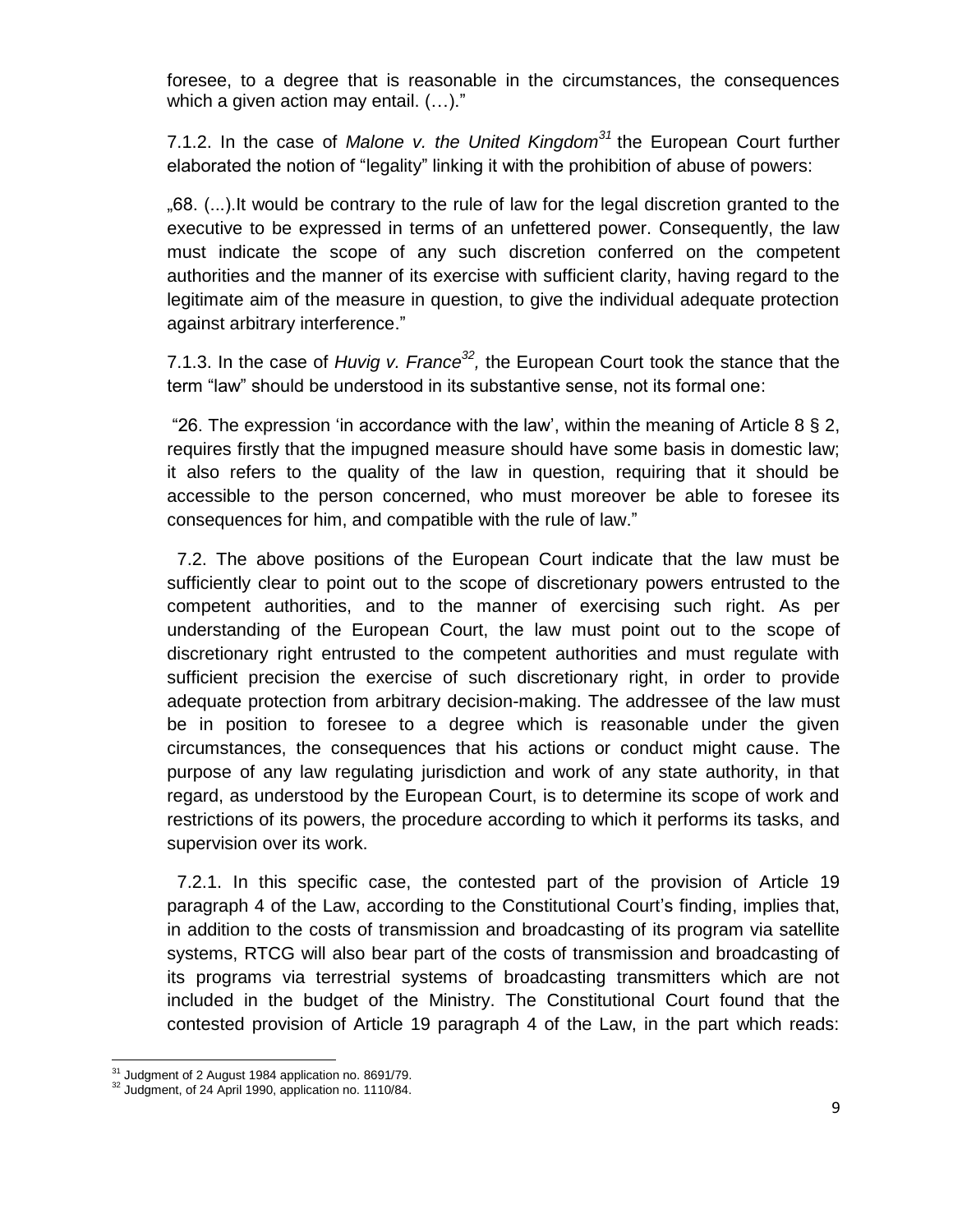"and part of the costs of transmission and broadcasting of its programs via terrestrial systems of broadcasting transmitters which are not included in the budget of the Ministry" does not meet the requirements of legal certainty and rule of law referred to in the Constitution, i.e. requirements of the European Court in terms of quality of law. Namely, according to the finding of the Constitutional Court, the contested provision of Article 19 paragraph 4 of the Law, in the contested part, is imprecise in nomotechnical and contentual sense, as it contains a series of ambiguities. Namely, the provision of Article 19 paragraph 4, or any other provisions of the Law do not stipulate the amount of the cost of transmission and broadcasting of its programs via satellite systems and terrestrial systems of broadcasting transmitters borne by the RTCG, or the manner and procedure for their determination, which allows unacceptable area of arbitrariness in the process of their determination. Bearing in mind that the provision of Article 63a of the Law, which specifies the date from which the provisions of Article 19 paragraph 4 of the Law will apply, is in direct correlation with that provision, the Constitutional Court found that the contested provisions of Article 19 paragraph 4 in the part which reads: "and part of the costs of transmission and broadcasting of its programs via terrestrial systems of broadcasting transmitters which are not covered by the budget of the Ministry" and Article 63a of the Law, are not in conformity with the Constitution. Therefore, the Constitutional Court abolished the contested provisions of the Law.

 *Decision of the Constitutional Court of Montenegro U br. 90-08 and 96-08, 18 July 2013 Criminal Procedure Code (Official Gazette of the Republic of Montenegro 71/03 and 47/06).*

The Constitutional Court found that the provisions of Article 230 paragraph 2 of the Code, in the part which reads: "to require from the legal entity providing telecommunications services to verify the identity of telecommunication addresses that established a connection at a certain time", at the time of validity, was not in conformity with the Constitution of Montenegro:

1.14.3. Since the police, as an administrative body, may carry out measures of conducting special investigative actions in pre-trial proceedings without a previously obtained court decision, the Constitutional Court found that the contested part of the provision of Article 230 paragraph 2 of the Code violates the inviolability of the confidentiality of telephone calls (without insight into their content), i.e. the secrecy of the means of communication of users of communication networks, guaranteed by the provision of Article 42 paragraph 1 of the Constitution and allows "arbitrary interference by public authorities" with the right to privacy, contrary to the provisions of Article 8 paragraph 2 of the European Convention.

1.15. In addition, the Constitutional Court found that the contested regulation violates the inviolability of the right to confidentiality of telephone conversations, not only for persons with "grounds of suspicion" (...), but indirectly for any third party (against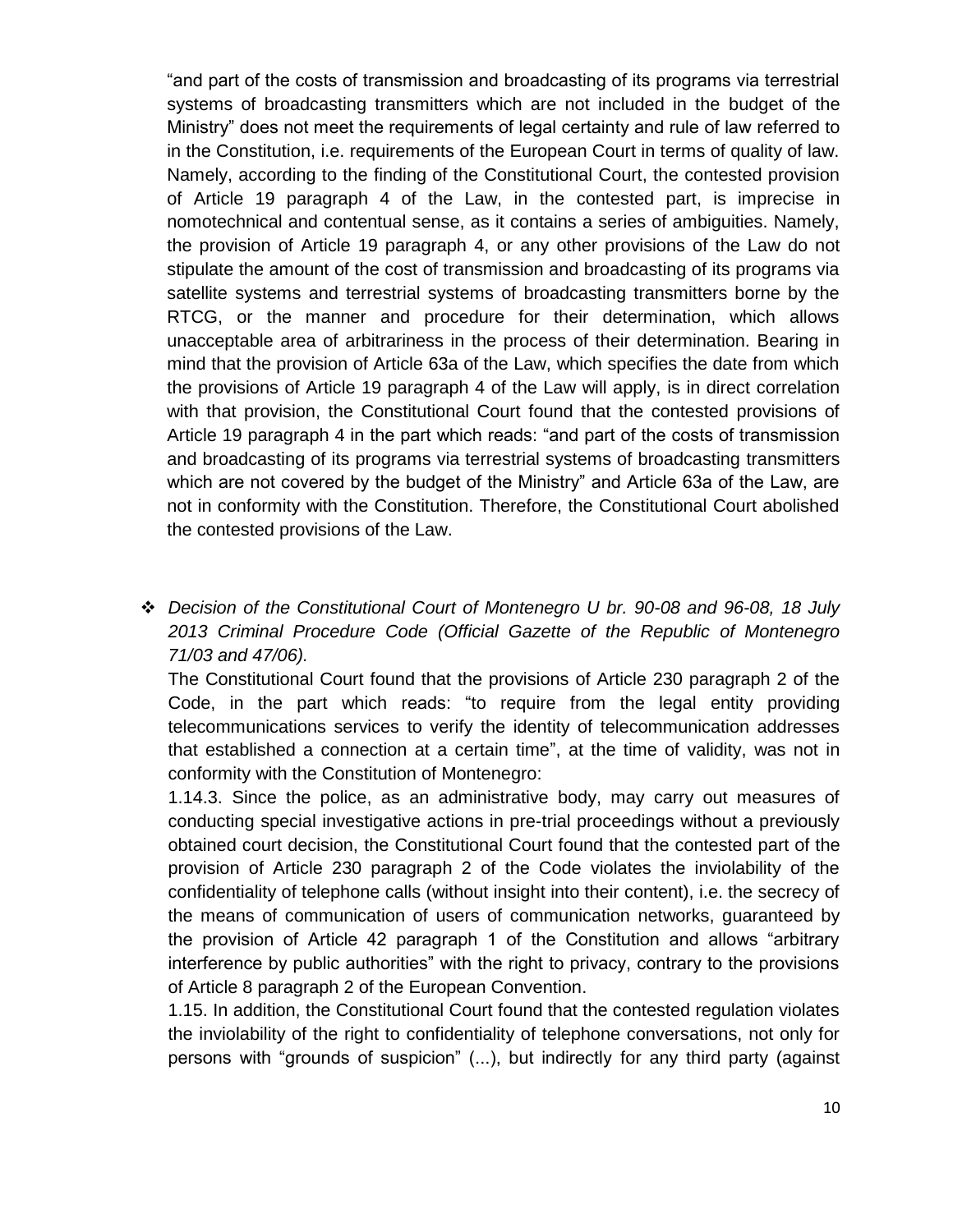whom no measures of secret surveillance were imposed), with whom this person realizes contact by phone.

1.15.1. Before the European Court, special access to evidence obtained through the use of special investigative actions (telephone tapping) was adopted and specially elaborated, in the case of *Kruslin v. France <sup>33</sup> .* The Indictment Division of the Toulouse Court of Appeal (1985) convicted the applicant (for aiding and abetting a murder, aggravated theft and attempted aggravated theft)<sup>34</sup>, based on circumstantial evidence (recorded telephone conversations related to criminal proceedings against another person). The European Court found:

"26. Although it was Mr Terrieux"s line that they were tapping, the police in consequence intercepted and recorded several of the applicant"s conversations, and one of these led to proceedings being taken against him (see paragraphs 9-10 above). The telephone tapping therefore amounted to an "interference by a public authority' with the exercise of the applicant's right to respect for his 'correspondence' and his "private life" (see the Klass and Others judgment of 8 September 1978, Series A no. 28, p. 21, § 41, and the Malone judgment of 2 August 1984, Series A no. 82, p. 30, § 64). The Government did not dispute this).

Such an interference contravenes Article 8 (art. 8) unless it is "in accordance with the law", pursues one or more of the legitimate aims referred to in paragraph 2 and furthermore is 'necessary in a democratic society' in order to achieve them.

27. The expression 'in accordance with the law', within the meaning of Article 8  $\S$  2, requires firstly that the impugned measure should have some basis in domestic law; it also refers to the quality of the law in question, requiring that it should be accessible to the person concerned, who must moreover be able to foresee its consequences for him, and compatible with the rule of law.

33. Tapping and other forms of interception of telephone conversations represent a serious interference with private life and correspondence and must accordingly be based on a "law" that is particularly precise. It is essential to have clear, detailed rules on the subject, especially as the technology available for use is continually becoming more sophisticated.

36. In short, French law, written and unwritten, does not indicate with reasonable clarity the scope and manner of exercise of the relevant discretion conferred on the public authorities. This was truer still at the material time, so that Mr Kruslin did not enjoy the minimum degree of protection to which citizens are entitled under the rule of law in a democratic society (see the Malone judgment previously cited, Series A no. 82, p. 36, § 79). There has therefore been a breach of Article 8 of the Convention."

1.16. On the basis of the above, the Constitutional Court found that the police, without the appropriate court decision, have no right to obtain data from the sphere of private communications, from telecommunication operators about users of their

l <sup>33</sup> Judgment of 24 April 1990

<sup>&</sup>lt;sup>34</sup> One piece of evidence was a recording of a telephone conversation that the applicant had on a phone line belonging to a third person, and in connection with another proceeding. The European Court has held that such an action did not have an adequate legal basis in French criminal procedural law.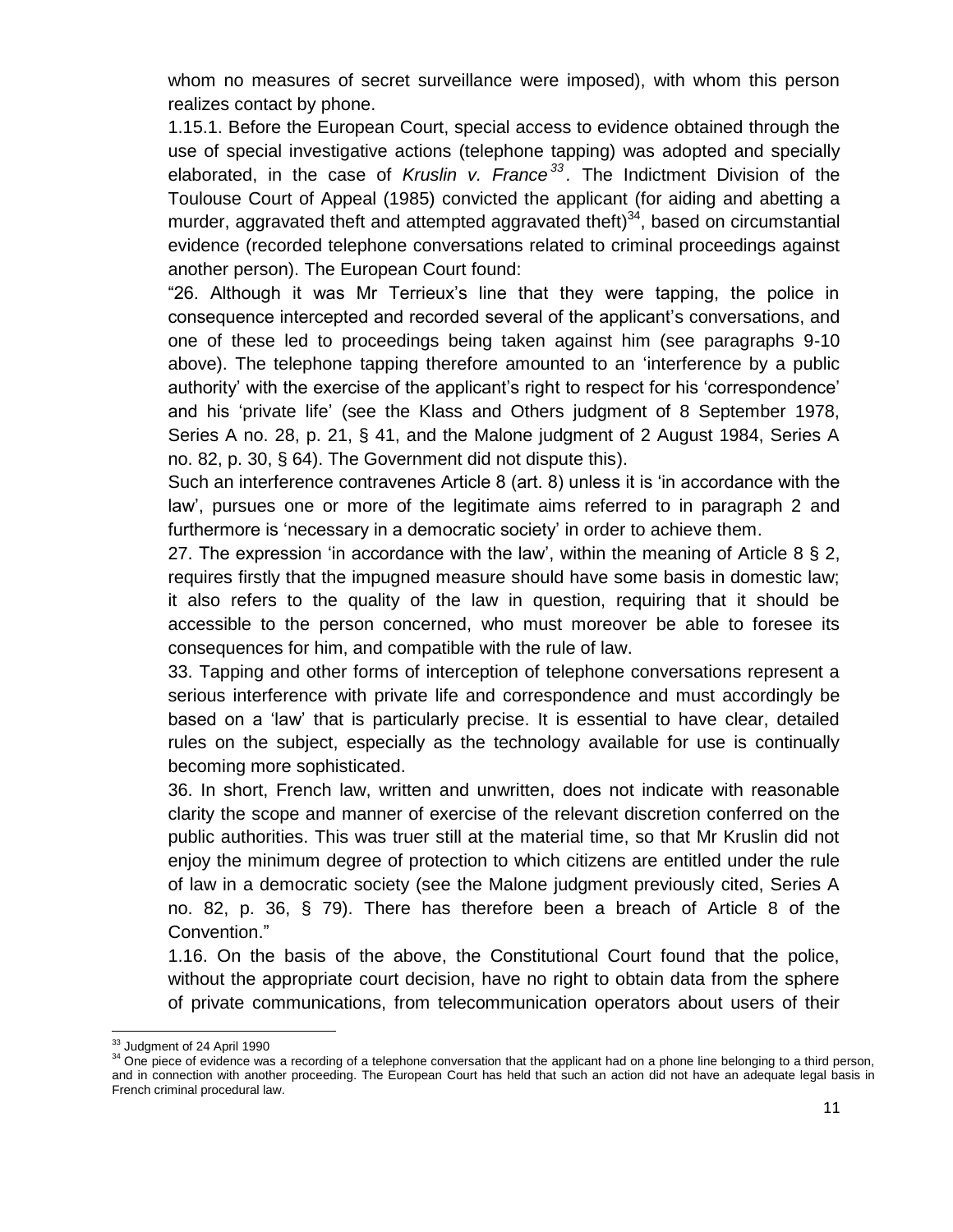services – against whom no measures of secret surveillance were imposed ("third parties"), about communication and connection time, because these data are also an integral part of the protected secret of communication by telephone, which is why the contested provision of the Law is not in accordance with the provisions of Article 42 of the Constitution.

1.17. Accepting a dynamic and evolutive interpretation of the "criminal" provisions of the Constitution that take into account the changed living circumstances and the need to continuously improve Montenegrin criminal procedural law, in accordance with relevant European legal standards and modern state criminal policy, whose goals are constantly aligned with changes in national, regional and (European) global level, the Constitutional Court found that part of the contested provision of Article 230 paragraph 2 of the Code was not in compliance with the provision of Article 42 of the Constitution and the provisions of Article 8 of the European Convention.

## **5. Has the concept of the rule of law changed over time in case-law in your country? If so, please describe these changes referring to examples.**

5. Since the entry into force of the 2007 Constitution of Montenegro, the concept of the rule of law has not changed, but has been developed in practice. Analysis of the case-law of the Constitutional Court of Montenegro shows that in its decisions the Court referred to the principle of the rule of law in the sense of the fundamental value of the constitutional order. In previous years, the Constitutional Court increasingly called on and interpreted the meaning and content of the concept of the rule of law and brought it into line with other aspects of this one and other constitutional principles.

The Constitutional Charter of the State Union of Serbia and Montenegro<sup>35</sup> and the Constitution of the Federal Republic of Yugoslavia<sup>36</sup> stipulated that the state is based on the rule of law. In the previous Constitutions, this principle was not explicitly stated, although certain constitutional provisions contained some of the basic elements of this principle. Therefore, it follows that the principle of the rule of law has a long continuity in our case-law.

## **6. Does international law have an impact on the interpretation of the principle of the rule of law in your country?**

Ratified and published international agreements and generally accepted rules of international law are an integral part of the internal legal order, they have primacy over domestic legislation and are directly applicable when relations are regulated differently from

l <sup>35</sup> The Constitutional Charter was published in "Official Gazette of Serbia and Montenegro", no. [1/2003.](javascript:void(0)) See: [Amendments](javascript:void(0)) I and II -OG SMN, 26/2005-1.

The Constitution was published in "Official Gazette of FRY", no. 1/92. [Amendment](javascript:void(0)) I - OG FRY, 34/92-643. [Amendments](javascript:void(0)) II to IX -OG FRY, 29/2000-1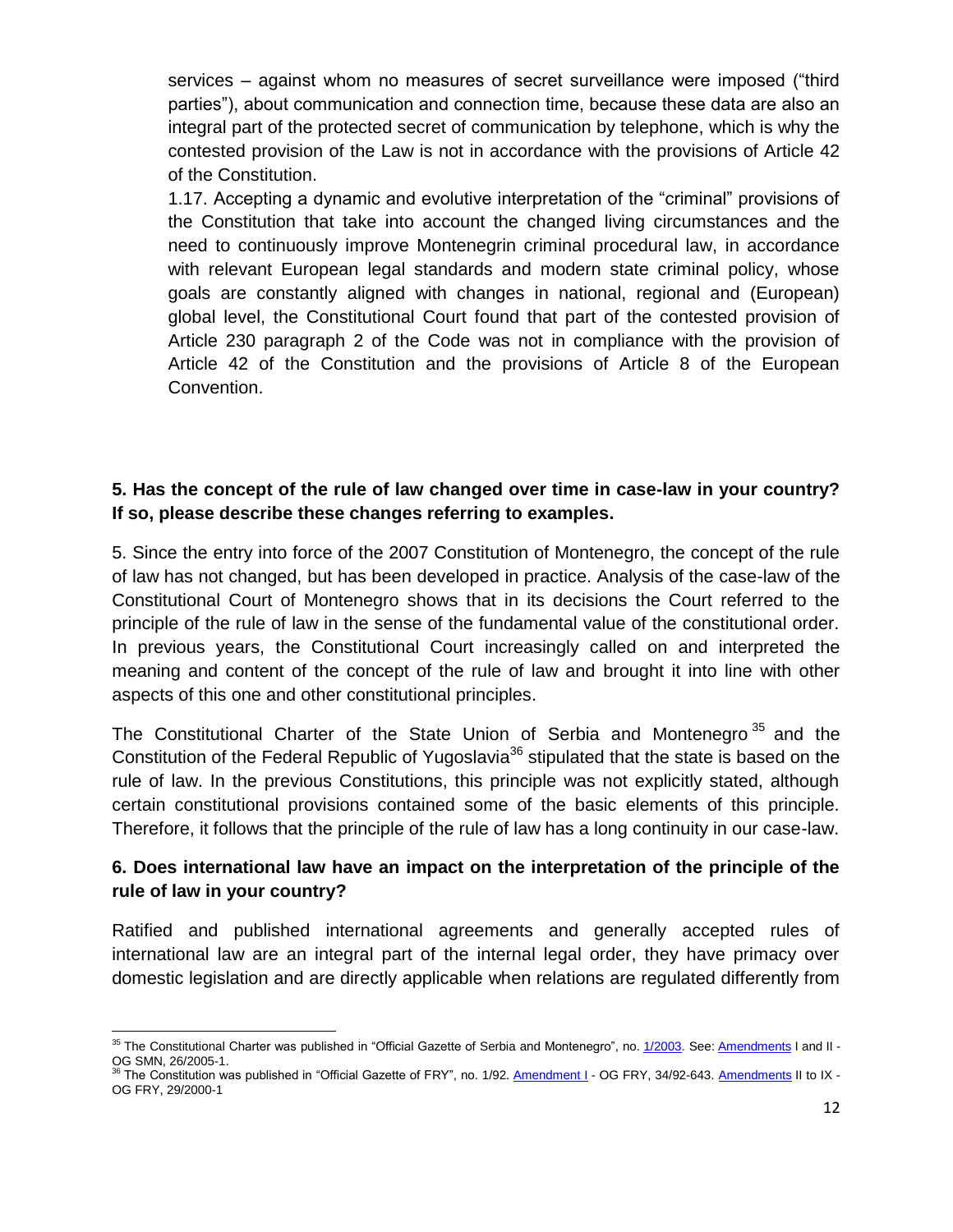internal legislation.<sup>37</sup> In addition to the direct application of the European Convention for the Protection of Human Rights and Fundamental Freedoms, the Constitutional Court has accepted in the past practice an interpretation of the content and scope of certain legal principles and institutes in the manner in which they were interpreted by the European Court of Human Rights in its case-law. The case-law of the European Court of Human Rights has served the Constitutional Court to use a constitutional interpretation through a series of decisions in the field of abstract control of constitutionality and legality and within it to form the practice of applying the convention principles (rule of law, proportionality, prohibition of discrimination, equality, fundamental human rights and freedoms, minority rights…).

## **7. Are there major threats to the rule of law at the national level or have there been such threats in your country (e.g. economic crises)?**

The Constitutional Court of Montenegro has exercised its role and jurisdiction in conditions of frequent constitutional changes and transition. The process of transition is associated with a number of negative effects such as a drop in employment, a decline in production, economic crisis, etc. In this regard, the consequences of the transition period were the greatest threat to the preservation and protection of the principle of the rule of law at the national level.

Constitutional courts in transition countries are recognized as silent constituents who need to compensate the weaknesses, lack of political culture, poor democratic potential of institutions in those countries. They have to resolve the difficult and complex constitutional conflicts arising from the deep discrepancies between the desired "society", described in the new constitutions and real life that is marked by the rooted historical traditions, the people"s mentalities that are difficult to change, and the continuing conflicts of a large number of those having opposing interests. They are expected to achieve the position of the main symbol of the rule of law in conditions of multiple contradictions and still fragile democracy, as well as conditions of economic crisis.

In such circumstances, the strengthening of the rule of law is of paramount importance. Realization of the rule of law is a continuous process, realized through the active participation of all state authorities. The operation of judicial, executive and legislative power within the boundaries of the Constitution and the rule of law is one of the basic principles of constitutional democracy.

The Constitutional Court, as the guardian of the constitutional order and guarantor of the legal system, plays a key role in the development of the rule of law. By interpreting the true meaning of the constitutional text in the context of "checks and balances", the special role of the constitutional judiciary is emphasized, as an instrument of constitutionalization in terms of restricting and controlling state power. The rule of law, however, does not exist without

 37 Article 9 of the Constitution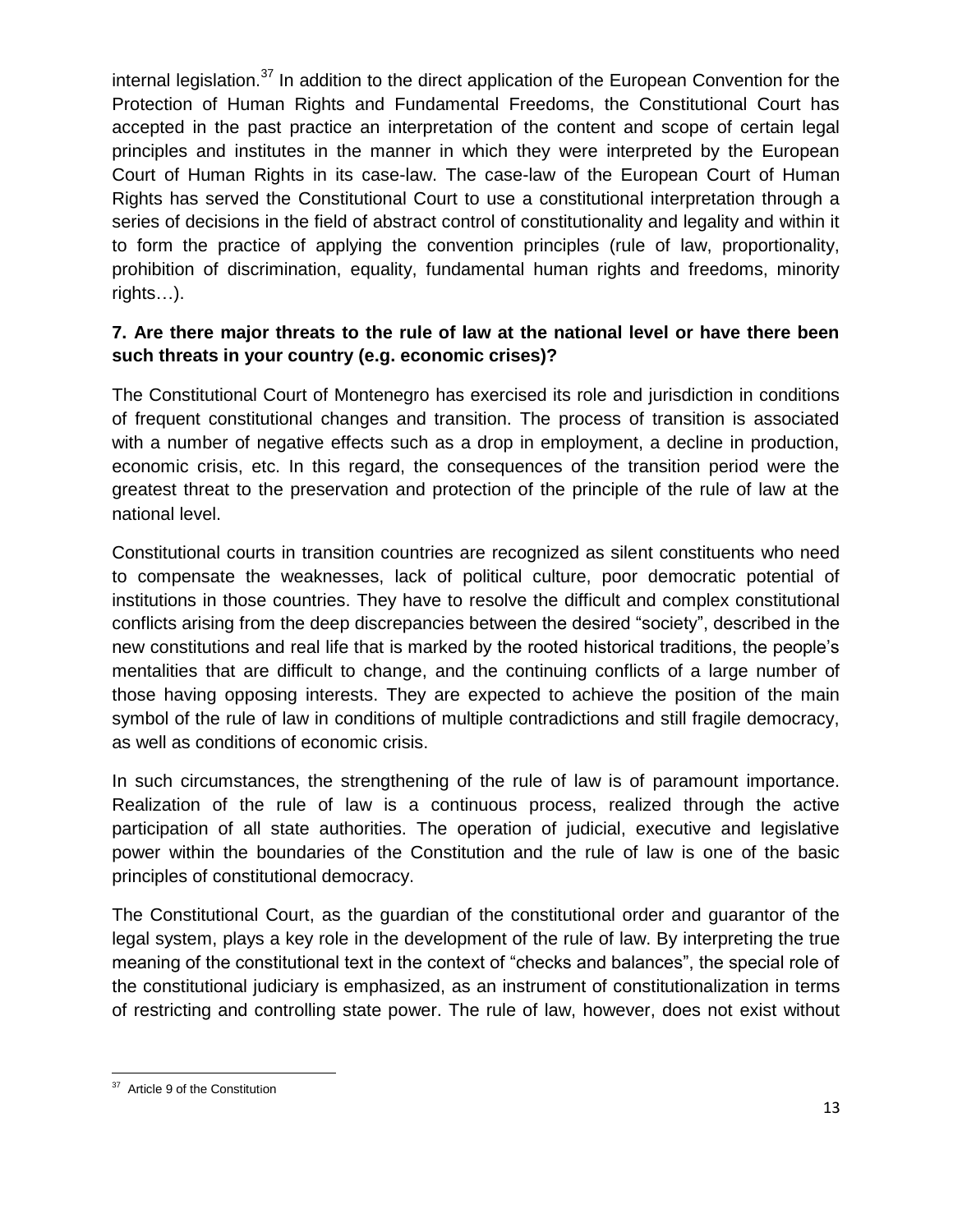the independence of the courts and the authority of law (auctoritas iuris), which is a normative expression of the boundaries of the political authority.

The role of the Constitutional Court of Montenegro, bearing in mind its competence, is extremely important and noticeable. In that sense, it is necessary to point out to some of the important decisions of the Constitutional Court that gave their contribution in strengthening the rule of law in Montenegro. (see answers to question 4)

## **8. Have international events and developments had a repercussion on the interpretation of the rule of law in your country (e.g. migration, terrorism)?**

In the case-law to date, the Constitutional Court of Montenegro has not dealt with issues arising from the effects of the migration crisis or terrorism.

**9. Has your Court dealt with the collisions between national and international legal norms? Have there been cases of different interpretation of a certain right or freedom by your Court compared to regional/international courts (e.g. the African, Inter-American or European Courts) or international bodies (notably, the UN Human Rights Committee)? Are there related difficulties in implementing decisions of such courts/bodies? What is the essence of these difficulties? Please provide examples.**

The Constitutional Court of Montenegro today becomes recognizable as one of the constitutional courts with extensive and very heterogeneous jurisdiction (9 different procedures in the protection of constitutionality, legality and basic human rights).

Even the most general insight into the provisions of Article 149 of the 2007 Constitution shows that the constitution-maker extended the jurisdiction of the Constitutional Court to protect not only the Constitution, but also international legal norms.

The abstract control of constitutionality and legality has been extended in such a way that the Constitutional Court decides on the conformity of laws with the Constitution and ratified and published international agreements. In this way, in essence, the Court aligns and "harmonises" the legal order of the country, that is "ensures unity in the legal system of Montenegro", which is made up of norms of national and international law. This is a crucial issue of the hierarchy of legal norms in the national constitutional-legal order of the state.

In Montenegro, the system of incorporation and legal monism of legal norms has been accepted. According to Article 9 of the Montenegrin Constitution, ratified and published international treaties and generally accepted rules of international law are an integral part of the internal legal order, have a primacy over domestic legislation and directly apply when relations are regulated differently from the domestic legislation. The international agreements in force in Montenegro, therefore, have – in a formal sense – a supra-legal position, but in relation to the national constitution they retain the sub-constitutional position. In fact, in Montenegro, international agreements have a quasi-judicial position, as the constitution-maker allows the domestic laws passed by the national parliament to be controlled in relation to these. The Montenegrin constitution-maker does this explicitly, by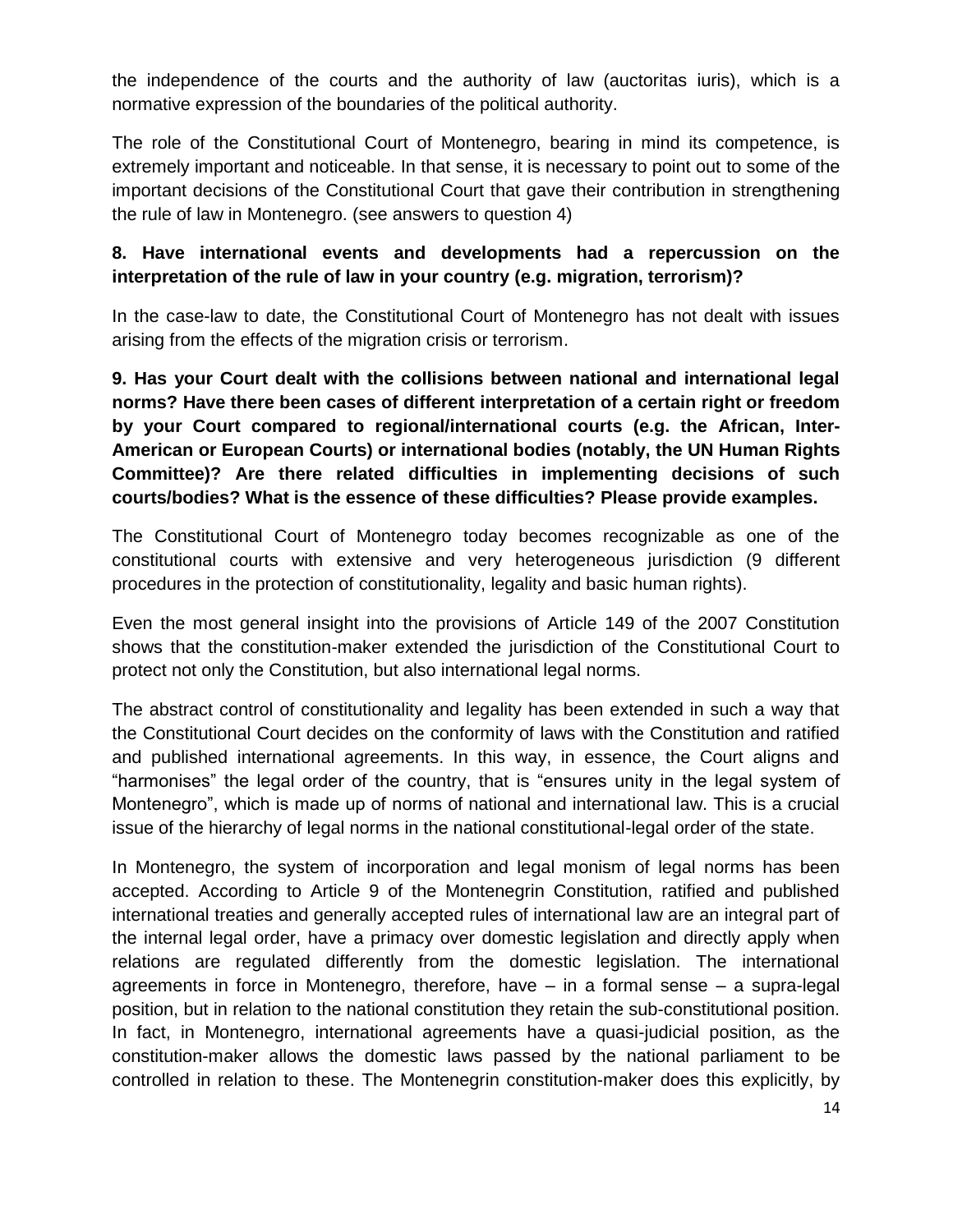the provision of Article 145 of the Constitution, stipulating that "the law must be in conformity with the Constitution and ratified international agreements".

The constitutional definition of the place of international treaties in the legal system of Montenegro, as the acts of supra-legal force, which are applied directly, left room for the Court to cross the traditional boundaries of interpretation of the national law. This is especially important for Montenegro as a member of the Council of Europe in terms of respecting and ensuring the protection of basic human rights and freedoms in accordance with standards built primarily through the case-law of the European Court of Human Rights in Strasbourg and the principles and solutions on which European Union law rests.

III The law and the state

## **10. What is the impact of the case-law of your Court on guaranteeing that state powers act within the constitutional limits of their authority?**

The Constitution of Montenegro specifies the jurisdiction of the Constitutional Court of Montenegro in Article 149. *Inter alia*, the Constitutional Court of Montenegro also decides on the following: whether the President of Montenegro has violated the Constitution; whether there is a conflict of jurisdiction between the courts and other state authorities, between state authorities and local government authorities and between local government authorities; whether the measures and actions of state authorities, undertaken during the state of war and state of emergency, are in compliance with the Constitution. Also, the Court monitors the realization of constitutionality and legality and informs the Parliament on perceived occurrences of unconstitutionality and illegality.

Article 3 paragraph 2 of the Law on the Constitutional Court of Montenegro sets forth that the positions expressed in the decisions of the Constitutional Court are binding for all state authorities, state administration authorities, i.e. local government and local administration authorities, legal persons and other entities exercising public authority. Article 52 of the same Law stipulates that state authorities, state administration authorities, local government and local administration authorities, legal persons and other entities exercising public authority are obliged, within their competences, to enforce decisions of the Constitutional Court and their enforcement, when necessary, is to be ensured by the Government of Montenegro. In this sense, it is also necessary to mention Article 76 of the same Law stipulating, in paragraph 3, that in case of violation committed by an action or omission of a state authority, state administration authority, local government or local administration authority, legal person or other entity exercising public authority, the Constitutional Court is to prohibit, by way of a decision upholding the constitutional appeal, any further action i.e. to order the adoption of an act or undertaking of other appropriate measure or action to correct the already existing or eliminate any future detrimental consequences of the established violation of a human right or freedom guaranteed by the Constitution.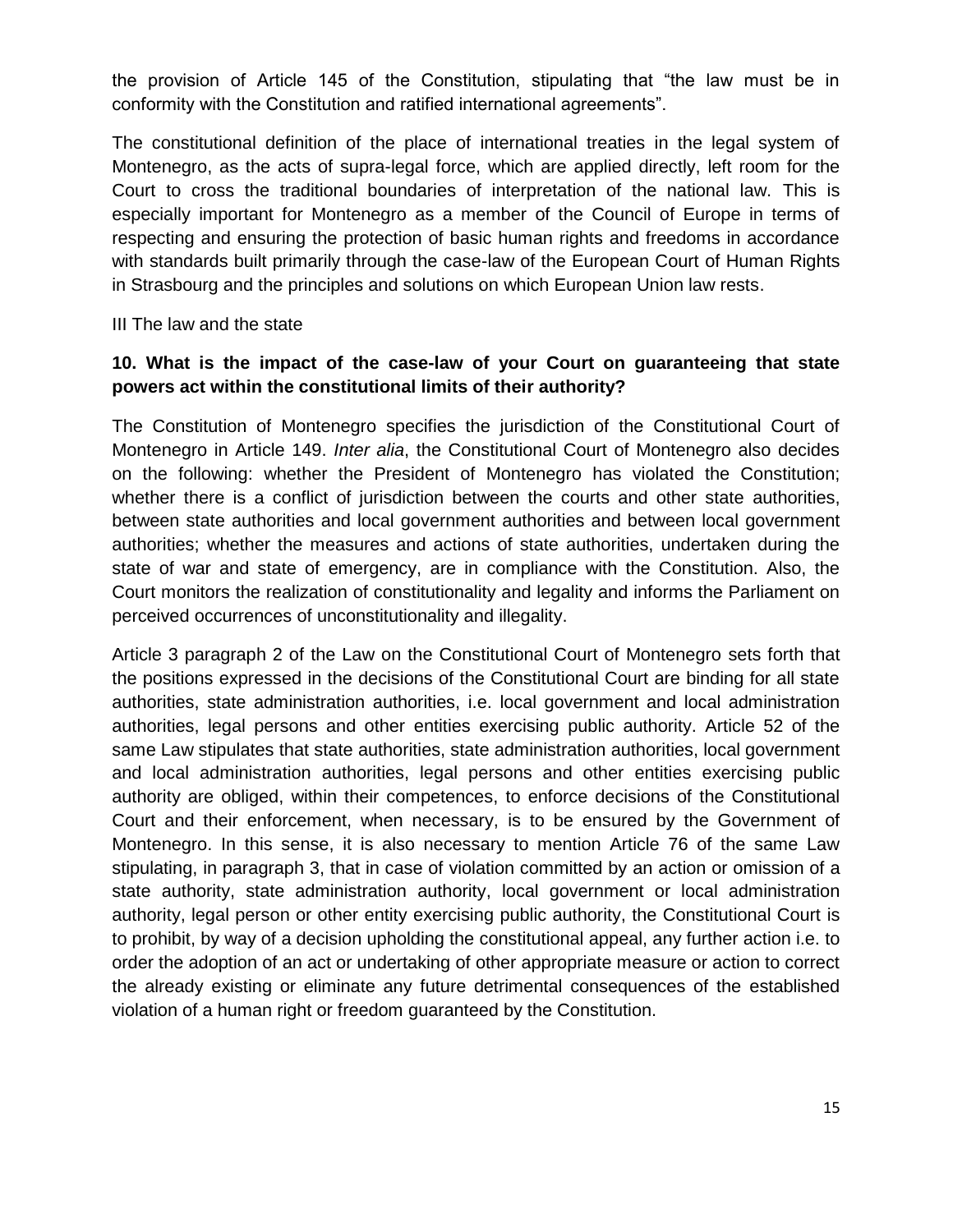## **11. Do the decisions of your Court have binding force on other courts? Do other / ordinary courts follow / respect the case-law of your Court in all cases? Are there conflicts between your Court and other (supreme) courts?**

Decisions of the Constitutional Court of Montenegro are binding on other courts. Paragraphs 2 and 3 of Article 151 of the Constitution of Montenegro stipulate that a decision of the Constitutional Court is to be published and that the decision is mandatory and enforceable. Article 76 paragraph 1 of the Law on the Constitutional Court stipulates that, when the Constitutional Court finds that a human right or freedom guaranteed by the Constitution has been violated by a contested individual act, the constitutional appeal will be upheld and the act will be abolished, in whole or in part, and the case remanded for retrial to the authority that had adopted the abolished act. Also, Article 77 of the same Law stipulates that, when the Constitutional Court abolishes an individual act and remands the case for retrial, the competent authority is obliged to take the case immediately or, at the latest, within 30 days from the day of receiving the decision of the Constitutional Court. In the retrial, the competent authority referred to in paragraph 1 of this Article is obliged to respect the legal reasons of the Constitutional Court stated in the decision and to decide in the retrial within a reasonable period of time.

**12. Has your Court developed/contributed to standards for law-making and application of law? (e.g. by developing concepts of independence, impartiality, acting in accordance with the law,** *non bis in idem, nulla poena sine lege***, etc.).**

## **13. Do you have case-law relating to respect for the rule of law by private actors in exercising public functions?**

So far, the Constitutional Court of Montenegro has had no case-law in this field.

## **14. Are public officials accountable for their actions, both in law and in practice? Are there problems with the scope of immunity for some officials, e.g. by preventing an effective fight against corruption? Do you have case-law related to the accountability of public officials for their actions?**

Public officials are accountable for their actions, both in law and in practice. Article 82 point 15 of the Constitution of Montenegro stipulates that the Parliament of Montenegro decides on immunity rights. Article 86 of the Constitution stipulates that an MP enjoys immunity. An MP may not be held accountable criminally or otherwise or be detained on the account of an expressed opinion or vote in performing his or her function. At the same time, no criminal proceedings can be initiated against an MP, nor detention be ordered against him/her, without the approval of the Parliament, unless he or she is found in committing a criminal offence for which a sentence of more than 5 years in prison has been prescribed. Also, immunity is enjoyed by the President of Montenegro, the President and members of the Government, the President of the Supreme Court, the President and the judges of the Constitutional Court, the Supreme Public Prosecutor. The Law on Prevention of Corruption stipulates measures for the prevention of conflicts of public and private interest, regulates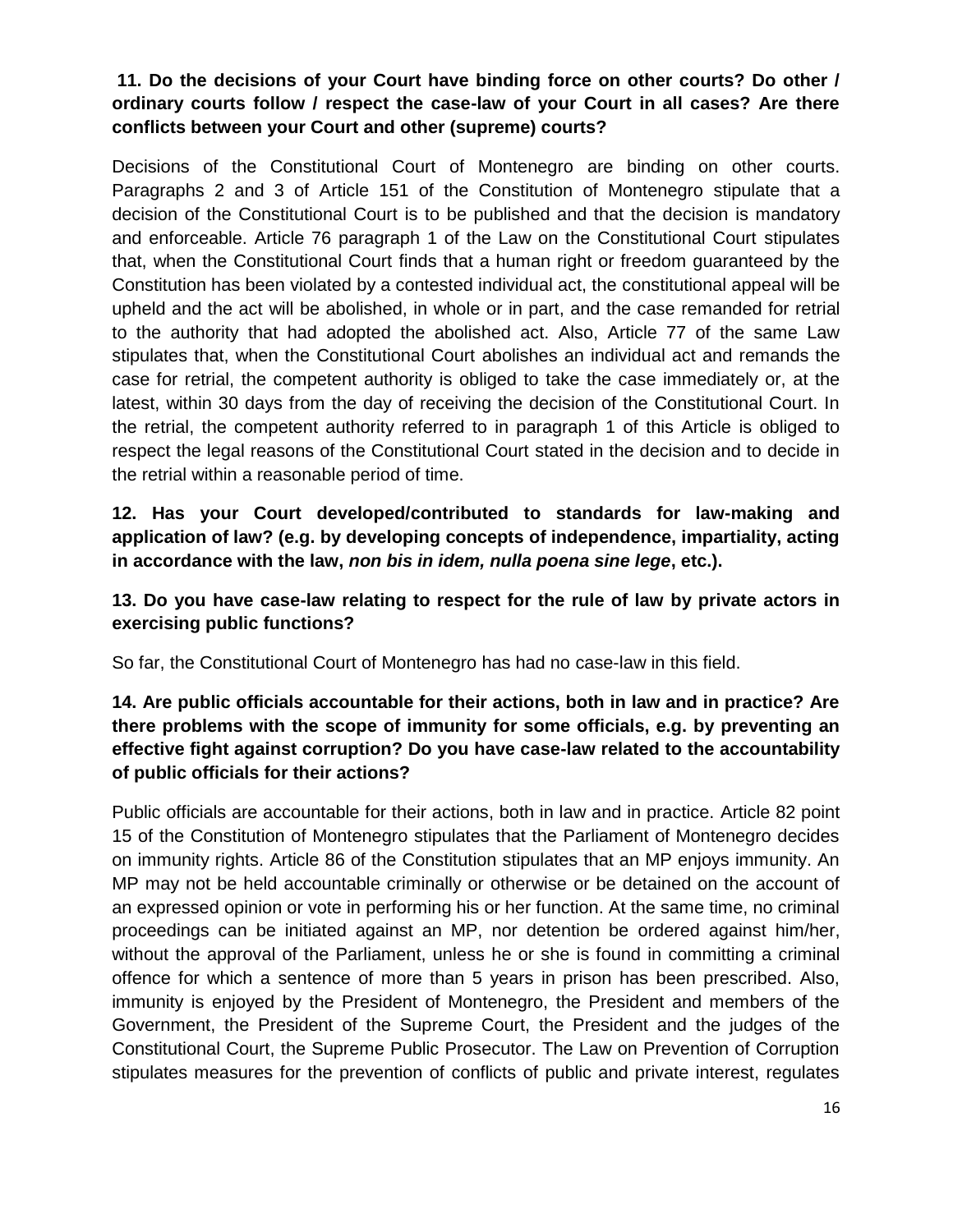restrictions in the exercise of public functions, submission of reports on the income and assets of a public official, protection of persons reporting a threat to the public interest implying the existence of corruption, as well as other issues of importance for the prevention and suppression of corruption. Article 4 paragraph 1 of this Law stipulates that the affairs of suppression of conflicts of public and private interest, restrictions in exercising public functions, verification of reports on the income and assets of a public official, undertaking actions based on whistleblowers" reports, protection of whistleblowers, as well as other affairs in accordance with this Law are performed by the Agency for Prevention of Corruption, as an autonomous and independent body, established by the Parliament of Montenegro, in accordance with this Law.

#### **III The law and the individual**

## **15. Is there individual access to your Court (direct/indirect) against general acts/individual acts? Please briefly explain the modalities/procedures.**

Yes. The provision of Article 54 of the Law on the Constitutional Court of Montenegro stipulates that the motion for the conformity assessment of laws with the Constitution and ratified and published international agreements, or other regulations and general acts with the Constitution and the law may be filed by: 1) a court if, in the proceedings before that court, the issue is raised concerning the conformity of law, or other regulation or general act, which is to be applied in the proceedings before the court, with the Constitution and ratified and published international agreements, or with the Constitution and the law; 2) other state authority, if it concerns a law or other regulation or general act that the authority implements in its work; 3) a local government authority, if it concerns a law or other regulation or general act that regulates issues related to local government; 4) five MPs. In the case referred to in paragraph 1 point 1 of this Article, a judge or the president of the chamber of judges will stay the proceedings and initiate the procedure for the assessment of constitutionality, i.e. constitutionality and legality of that regulation before the Constitutional Court and inform the president of the court who is obliged to inform the president of the Supreme Court. Also, Article 55 of the same Law stipulates that the Constitutional Court itself may initiate a procedure for the assessment of the conformity of laws with the Constitution and ratified and published international agreements, other regulation or general act with the Constitution and the law, in particular when: - during the constitutional appeal procedure, the issue is raised concerning the conformity of laws with the Constitution and ratified and published international agreements or conformity of other regulation and general act with the Constitution and the law, on the basis of which an individual act, which is the subject of the constitutional appeal, is adopted; or – during the procedure for the conformity assessment of laws with the Constitution and ratified and published international agreements or other regulation and general act with the Constitution and the law, the issue is raised concerning constitutionality, or legality of other provisions or other regulations related to the provisions that are the subject to assessment, whereas Article 56 of that Law stipulates that the Initiative for the initiation of procedure for the conformity assessment of a law with the Constitution and ratified and published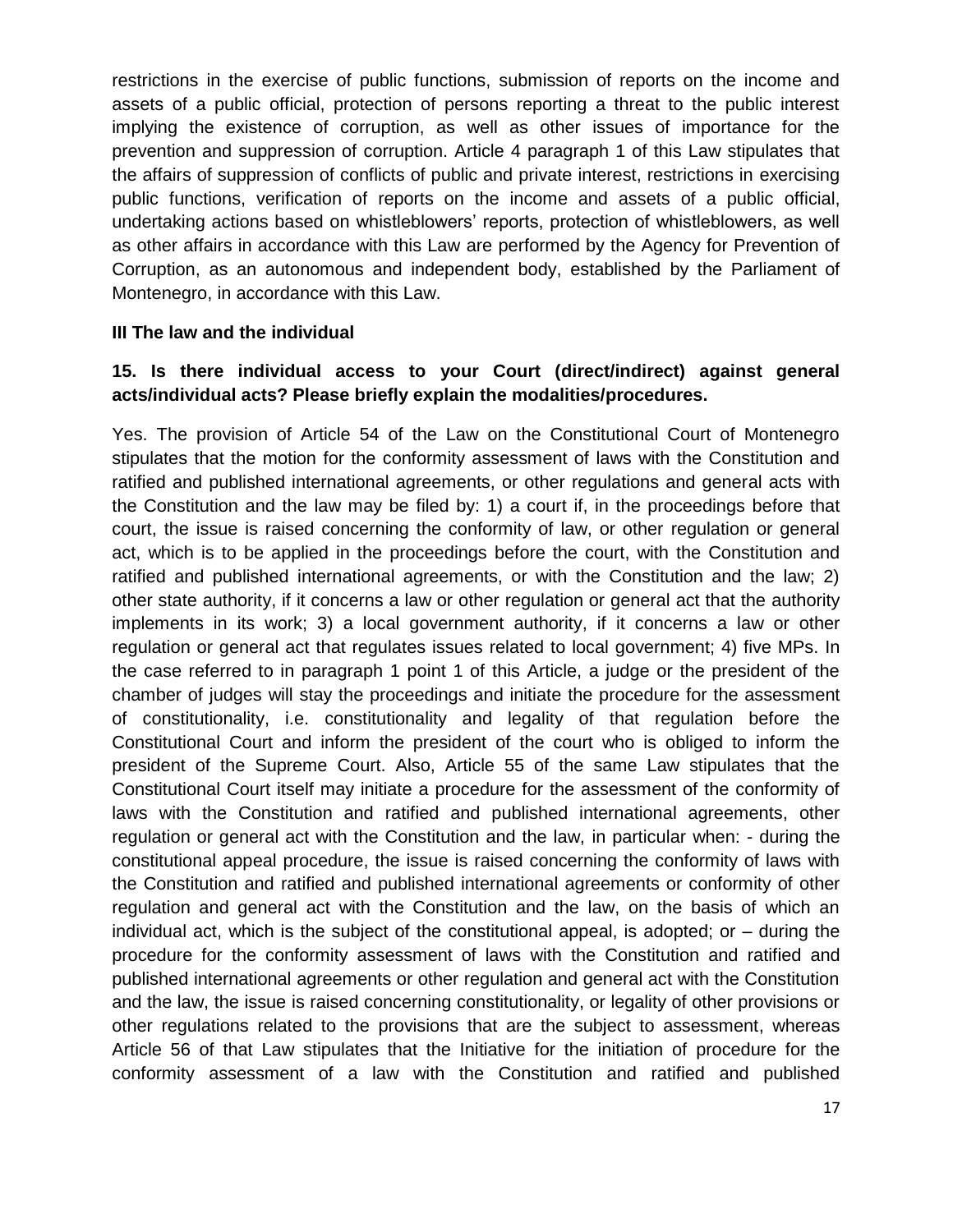international agreements, or other regulation or general act with the Constitution and the law may be filed by a natural and legal person, as well as an organization, settlement, group of persons and other forms of organization that have no status of a legal person, and that do not need to have a direct legal interest in filing the initiative.

The part of the Law that is also dedicated to the proceedings before the Constitutional Court and the legal effect of its decisions concerning the constitutional appeal procedure also specifies access to our court against individual acts. Namely, a constitutional appeal may be filed by any natural or legal person, organization, settlement, group of persons and other forms of organization that have no status of a legal person, if they consider that their human right or freedom guaranteed by the Constitution has been violated by an individual act, action or omission of a state authority, state administration authority, local government authority, local administration authority, legal person or other entity exercising public authority. A constitutional appeal may be filed after the exhaustion of effective remedies implying that the appellant has used all legal remedies in the proceedings to which he or she was entitled in accordance with the law, including effective and extraordinary legal remedies and other special legal remedies that may lead to the amendment of the individual act in favour of the appellant, or the termination or rectifying of the action, or termination of the omission of a state authority, state administration authority, local government or local administration authority, legal person or other entity exercising public authority. A constitutional appeal may also be filed before the exhaustion of effective legal remedies referred to in paragraph 2 of Article 68 of this Law, if the appellant proves that the legal remedy to which he or she is entitled in a particular case is not or would not be effective. Article 69 stipulates that a constitutional appeal is to be filed within 60 days from: - the day of submission of an individual act against which a constitutional appeal may be filed in accordance with this Law; - the day of the termination of the current action violating a human right or freedom guaranteed by the Constitution, if there is no effective legal remedy against that action; - the last day on which an omission violating a human right or freedom guaranteed by the Constitution could be avoided, if there is no effective legal remedy against that omission.

In the case of an action or omission which lasts continuously for an extended period of time, a constitutional appeal may also be filed even while that action or omission is ongoing, if the appellant explains why that action or omission leads to a permanent violation of his human right or freedom guaranteed by the Constitution and what the permanent violation of that right or freedom consists of and proves that there is no effective legal remedy against that action or omission. If the case referred to in paragraph 2 of this Article concerns a failure of a court to take action within a reasonable time, a constitutional appeal may be filed only if the legal remedies for protection of the right to trial within a reasonable time have previously been exhausted, in accordance with the law governing the protection of the right to trial within a reasonable time, or if the appellant proves that these remedies are not or would not be effective.